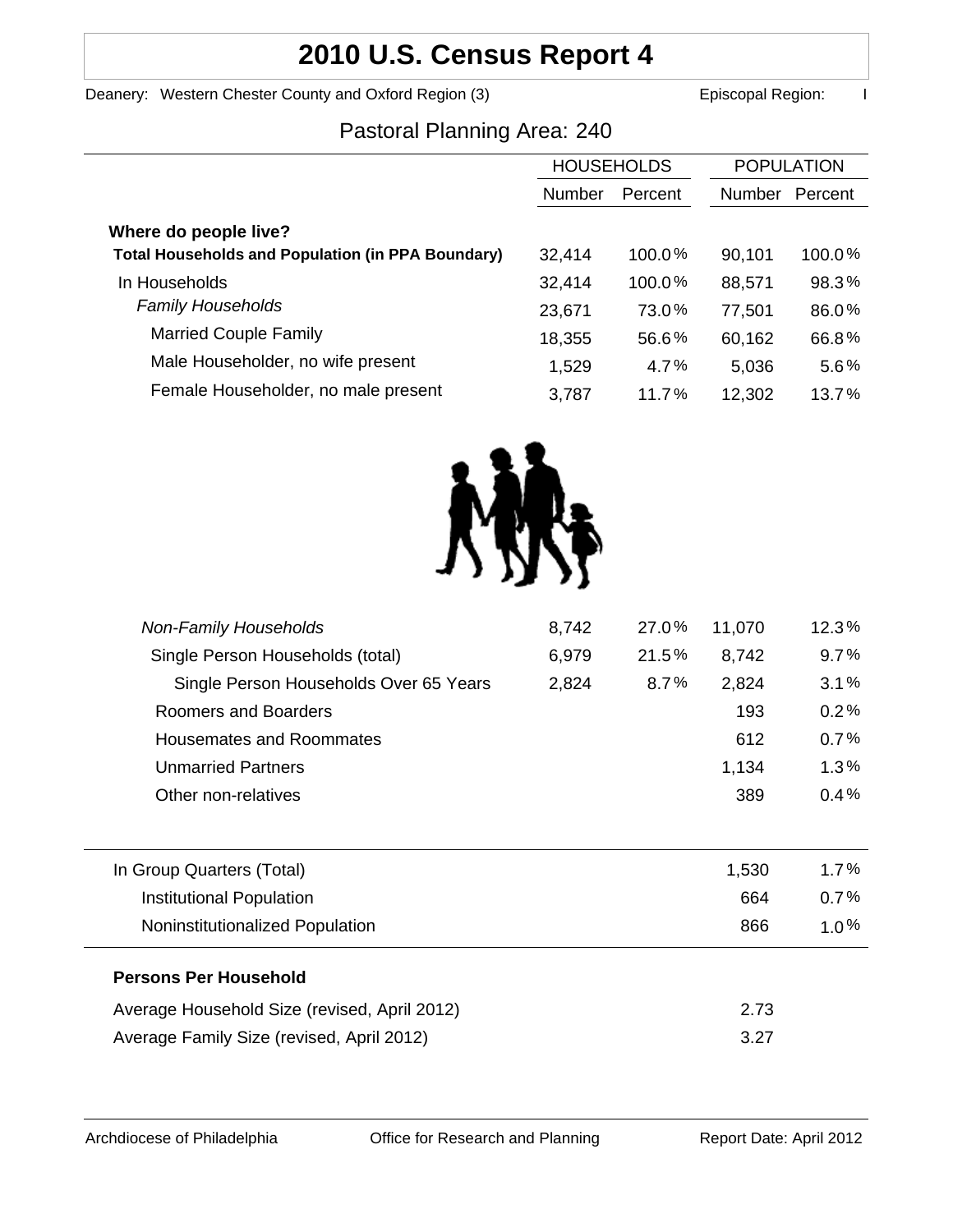# **2010 U.S. Census Report 4**

### Deanery: Western Chester County and Oxford Region (3) **Example 2** Episcopal Region: I

## Pastoral Planning Area: 240

|                                                   | <b>POPULATION</b> |         |
|---------------------------------------------------|-------------------|---------|
| <b>CHILDREN - UNDER AGE 18</b>                    | <b>Number</b>     | Percent |
| Total Children - Under Age 18 (in PPA Boundary)   | 23,395            | 100.0%  |
| In Households                                     | 23,190            | 99.1%   |
| Householder or spouse is under 18                 | 3                 | 0.0%    |
| With Related:                                     |                   |         |
| Married-Couple Family                             | 15,806            | 68.2%   |
| Male Householder, No Wife Present                 | 1,244             | 5.3%    |
| Female Householder, No Husband Present            | 3,837             | 16.4%   |
| <b>Other Related Householder</b>                  | 449               | 6.6%    |
| <b>With Non-Relatives</b>                         | 312               | 1.3%    |
| <b>Grandparent Householder</b>                    | 1,540             | $6.6\%$ |
| In Group Quarters                                 | 205               | 0.9%    |
| Institutionalized population                      | 158               | 0.7%    |
| Noninstitutionalized population                   | 47                | 0.2%    |
| <b>ADULTS - AGE 65 AND OLDER</b>                  |                   |         |
| Total Adults - Age 65 and Older (in PPA Boundary) | 11,478            | 100.0%  |
| In Households                                     | 11,047            | 96.2%   |
| Family Households:                                | 7,843             | 68.3%   |
| Is Householder or Spouse                          | 6,807             | 59.3%   |
| With Other Relative Householder                   | 184               | 1.6%    |
| With Non-Related Householder                      | 46                | 0.4%    |
| is Parent                                         | 528               | 4.6%    |
| is Parent-in-Law                                  | 277               | 2.4%    |
| In Non-family Households:                         | 3,204             | 27.9%   |
| Male Living Alone                                 | 789               | $6.9\%$ |
| Male not Living Alone                             | 90                | $0.8\%$ |
| Female Living Alone                               | 2,034             | 17.7%   |
| Female not Living Alone                           | 114               | 1.0%    |
| Other                                             | 177               | 1.5%    |
| In Group Quarters                                 | 431               | 3.8%    |
| Institutionalized population                      | 371               | 3.2%    |
| Noninstitutionalized population                   | 60                | 0.5%    |
| Housing Units in the Pastoral Planning Area       |                   |         |
| <b>Total Housing Units</b>                        | 34,462            | 100.0%  |
| Occupied                                          | 32,414            | 94.1%   |
| Owner-Occupied                                    | 24,522            | 71.2%   |
| Renter-Occupied                                   | 7,892             | 22.9%   |
| Vacant                                            | 2,048             | 5.9%    |

Archdiocese of Philadelphia **Office for Research and Planning** Report Date: March 2012